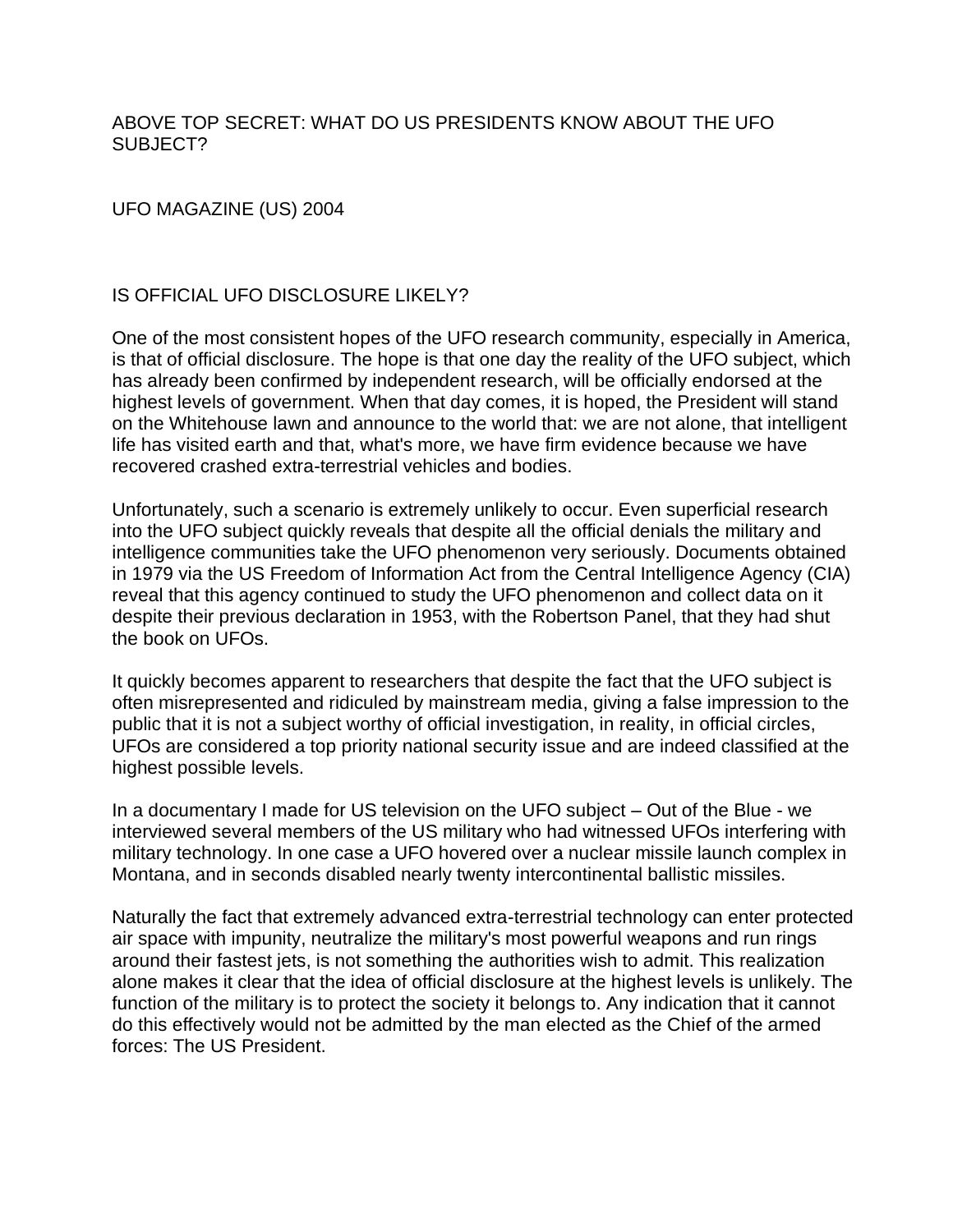In addition to this it is clear that because the UFO subject is such a serious National Security issue and therefore classified at the highest levels, the President, despite being the chief of the Armed Forces, would not necessarily possess a high enough security rating to allow him access to all the classified information on UFOs.

Ronald Pandolfi, a scientist who acted as CIA liaison to the Clinton Whitehouse, and who is interested in proving information about the UFO subject to the current President: George W. Bush, stated that " the various intelligence agencies are in no way bound to cater merely to official curiosity," and that if the CIA Director makes a determination that the President shouldn't know, then, "indeed the President does not have a need to know. Period."

The question then remains to what extent have US Presidents been allowed access to the most classified information on UFOs? And perhaps most importantly- have any of them been shown the most convincing evidence of all: debris and bodies from UFO crashes?

One of the leading experts in this area is the Canadian researcher, Grant Cameron. During his exhaustive research he has visited the US National Archives fourteen times and searched through most of the Presidential libraries trying to locate relevant information. He has closely researched what the last twelve US Presidents may have known about the UFO subject.

Since this is a huge subject, I will confine this article to looking at three Presidents with brief reference to others. Namely: Carter, Reagan and Clinton.

#### PRESIDENT GEORGE W. BUSH.

Cameron has very little information about what current President - George W. Bush may know about the subject and explains that information is scare because the Bush Administration has surrounded itself with draconian secrecy since the terrorist attacks of September 11. However, he does speculate that George W. Bush may be fairly well informed about the UFO situation due to his father. Bush senior, as well as being President for four years, was also head of the CIA under President Ford and acted as Vice-President under President Reagan for eight years. Cameron speculates that Republican Presidents are more likely to be better informed about the UFO issue than Democrats, since traditionally they have far greater support from high-ranking military officers who would be likely to have access to classified UFO information.

Additionally Bush senior, as Director of the CIA would probably have had unprecedented access to classified UFO information. Who better to know the ultimate Top Secret about UFOs, than the man the CIA named its headquarters in Langley, Virginia after? The George Bush Centre for Intelligence.

When asked about his possible knowledge of the UFO subject by researcher Charles Huffer during a Presidential Rally in 1988, shortly before he became President, Bush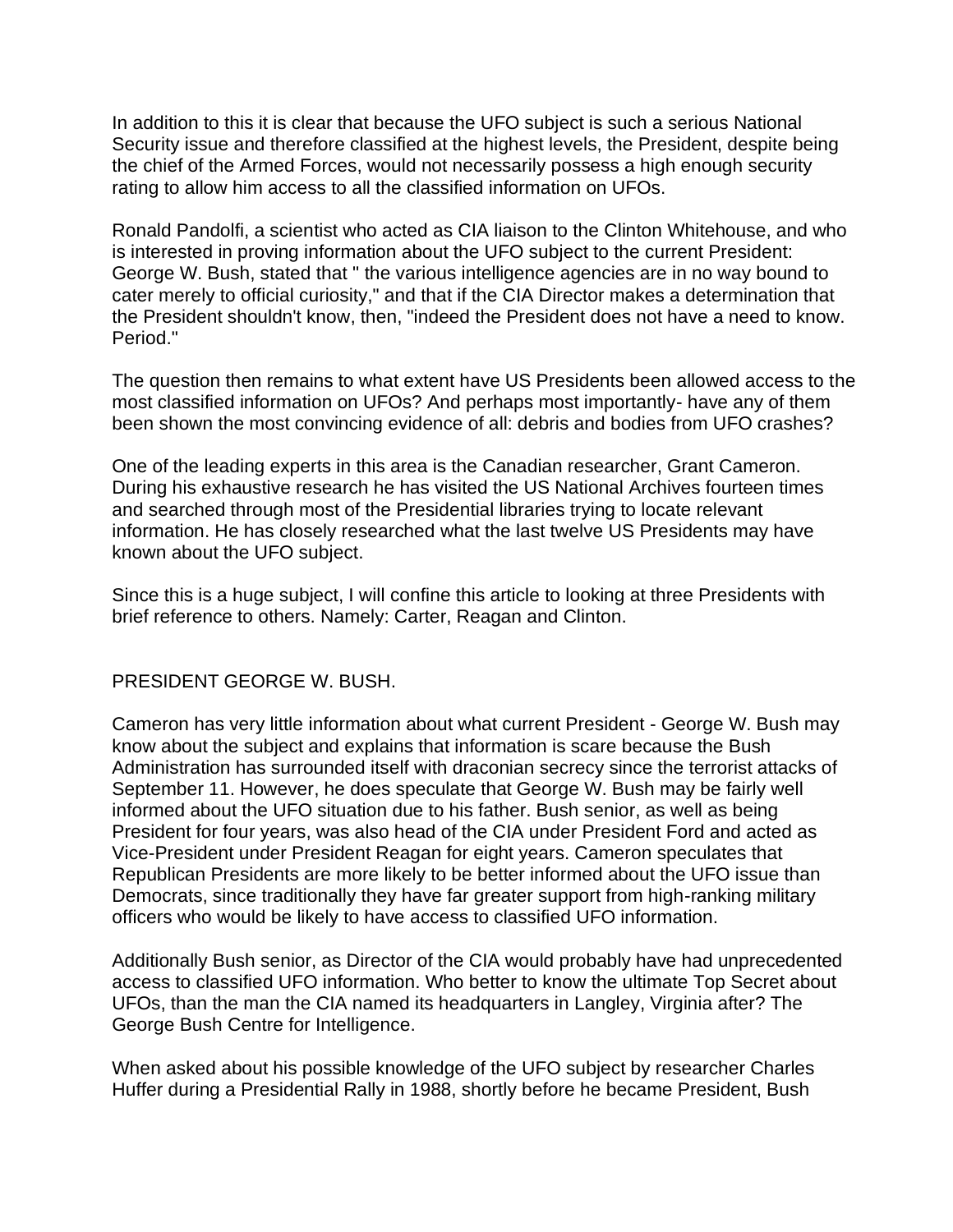replied. "I know some." And then added. " I know a fair amount." That is no doubt a huge understatement.

JIMMY CARTER. 39<sup>th</sup> PRESIDENT. January 21 to January 20, 1981.

President Jimmy Carter has often been referred-to as the "UFO President" due to the fact that he publicly claimed to have had a UFO sighting prior to becoming president. Moreover, he was the only president on record to actually file a UFO sighting report related to his sighting. Thirdly, on at least one occasion while campaigning for president, Carter declared that, if elected, he would "make every piece of information this country has about UFO sightings available to the public and scientists." Unfortunately, it was one promise he never kept.

" I don't laugh at people anymore when they say they have seen UFOs. I've seen one myself." Jimmy Carter on ABC News, January 22, 1999.

# CARTER'S UFO SIGHTING.

On January 6, 1969 two years before he became governor of the State of Georgia, Carter had a UFO sighting that affected him profoundly. The sighting took place in Leary, Georgia, when he and ten other witnesses saw a red and green orb glowing in the sky. Carter stated: " It seemed to move towards us at a distance, stop move partially away, return and then depart. Bluish at first, then reddish. It was luminous not solid. At times it was as bright and as big as the moon."

During a book signing in San Francisco in 2003, as part of the documentary I made for US television, I confronted Carter with cameras rolling about his UFO sighting. He was happy to say that he had seen a UFO, but when I asked why he hadn't made the government UFO information available to the public, he held up his hands and stated: "People have a lot of theories, but no one really knows the truth."

It is understandable that Carter would say such a disclaimer in public with cameras pointed at him, but it is not an accurate statement. For as we shall see Carter found out a great deal about the UFO subject and was undoubtedly exposed to the reality of UFO crashes and the recovery of ET technology.

Carter's campaign promise to release all the information on the UFO subject turned out to be a bit of a nightmare for the Whitehouse. As soon as he became President the White house was swamped with 9000 letters from individuals demanding answers about the UFO issue. Carter's Press Office then wrote to the Defence Department and the CIA to inquire whether documents were being withheld. Both agencies, unsurprisingly, said that none were.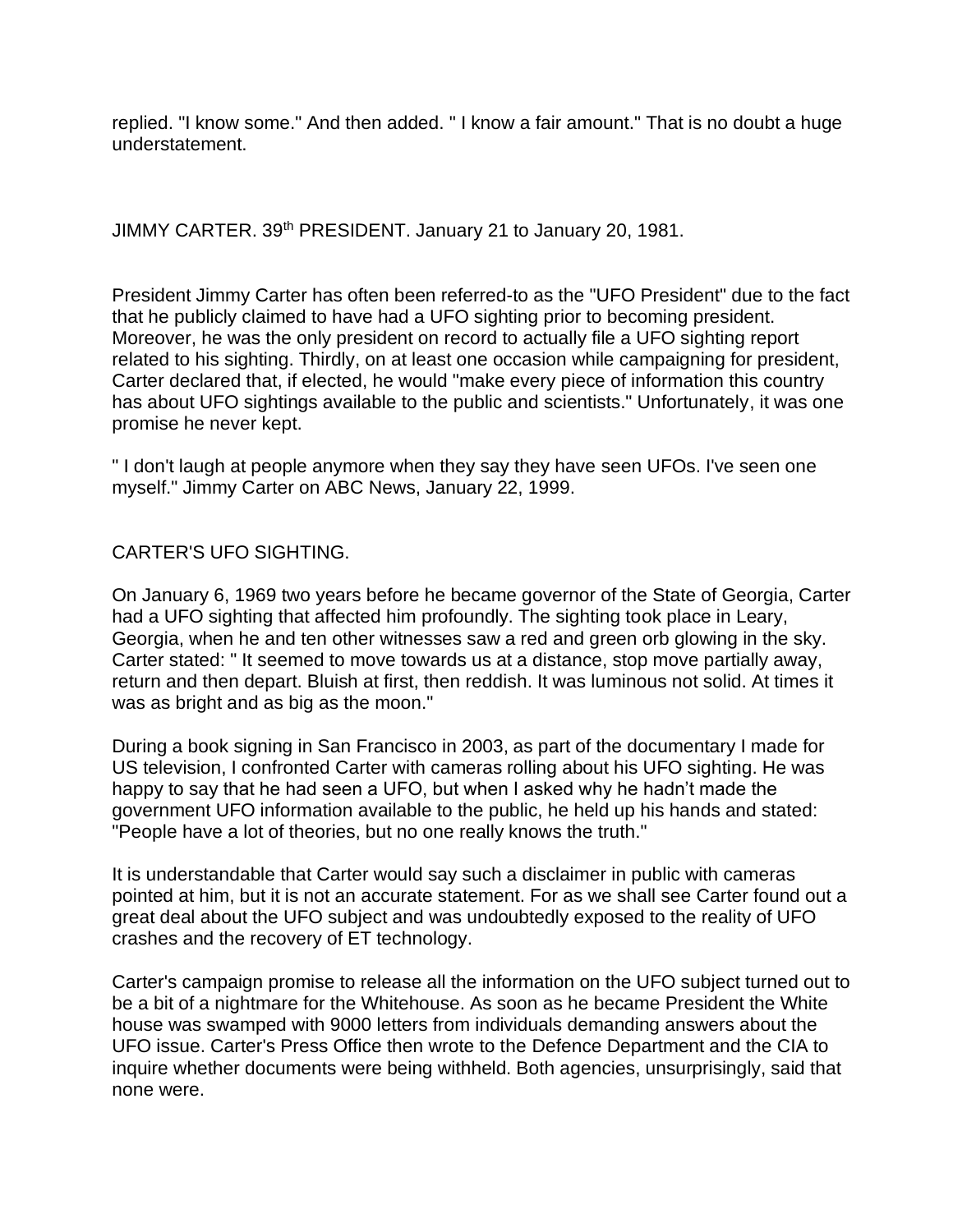## CARTER APPROACHES NASA.

Dr Frank Press who led Carter's Press Office was put in charge of the problem. After getting no-where with the Pentagon, Press wrote to Dr Robert Frosch who was the Administrator for the US Space agency - NASA. Press requested that NASA " conduct an investigation of the validity and significance of UFO reports."

After much discussion with the CIA, the FBI and the US Air Force, all of whom stated it was not a subject worthy of scientific investigation, NASA eventually decided to reject President Carter's offer.

As Cameron writes –'The NASA budget had suffered from years of cutbacks, and it appeared President Carter was going to cut even further. NASA was concerned with its image, and didn't want to get involved in a controversial issue such as UFOs, which offered only a public relations nightmare."

However, one man who was able to provide more information on Carter's efforts to get answers on the UFO subject was the Harvard trained lawyer, social activist and founder of the Christic Institute, Daniel Sheehan. Sheehan later played a vital role in prosecuting the first Bush Administration over the Iran-Contra scandal.

# DANNY SHEEHAN: DIRECT EVIDENCE OF ET CRASHES?

Shortly after Carter came to power in January 1977, Sheehan, then General-Counsel to the United States Jesuit National Headquarters - National Office of Social Ministry in Washington D.C., was approached by Marcia S. Smith, Director of the Library of Congress' Science and Technology Division of the Congressional Research Service. Sheehan was asked, "to participate in a highly classified major evaluation of the UFO phenomena, and extra-terrestrial intelligence."

" I found out," stated Sheehan, " that as soon as Carter had come to office . . . he called in the Director of the Central Intelligence Agency, and he said 'I want to have the information that we have on UFOs and extra-terrestrial intelligence. I want to know about this as President.' The person who happened to be the Director of the Central Intelligence Agency at that time happened to be George Bush – and George Bush told him no, that he wasn't going to give this to him . . . that this was information that existed on a need-toknow basis only. Simple curiosity on the part of the President wasn't adequate."

This refusal to provide information, along with a general distrust of George Bush and the Republicans, led Carter to replace Bush as his Director of Central Intelligence. Carter hoped that by replacing Bush he could get honest answers to problems like UFOs that required the most closely held intelligence.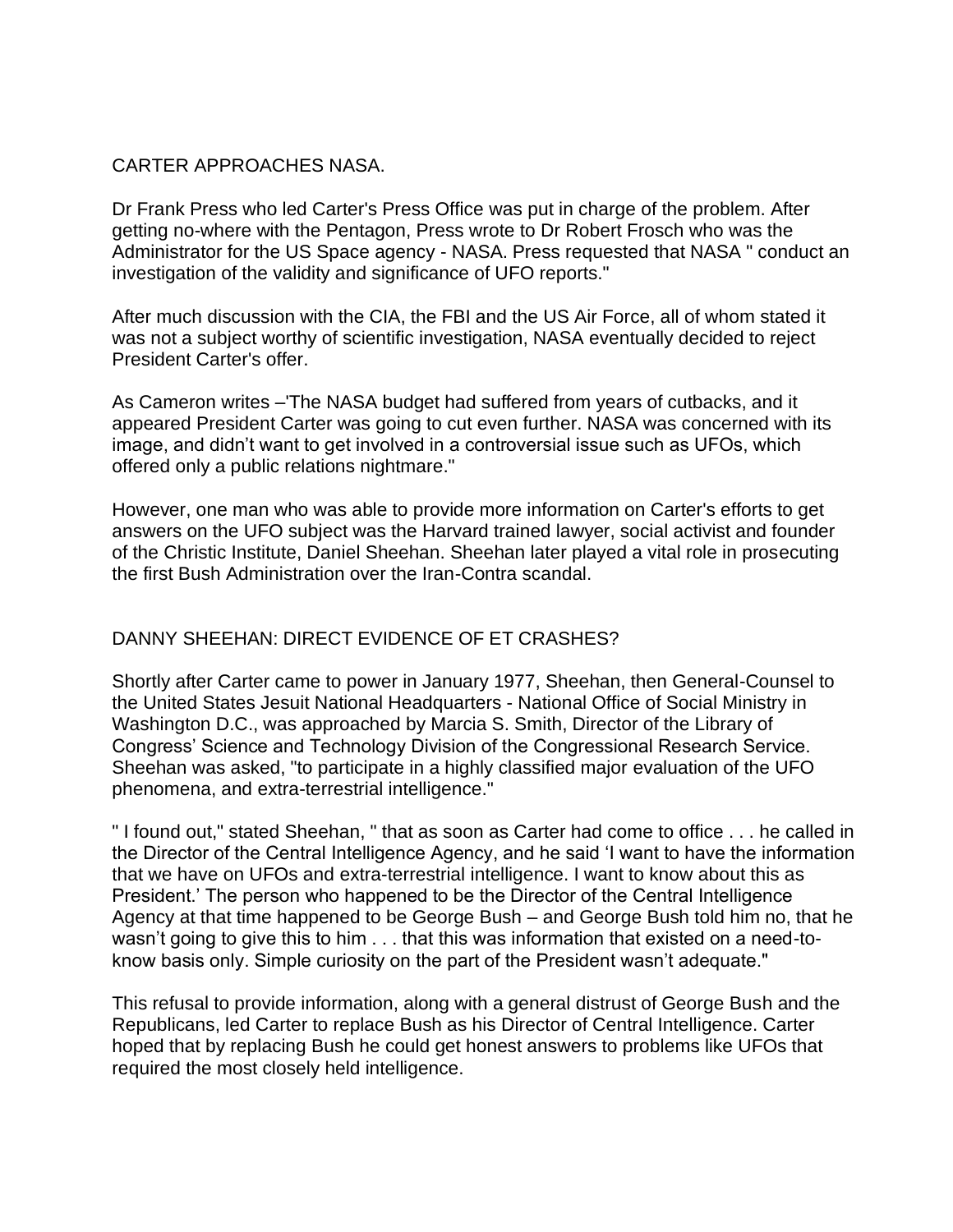Marcia Smith then appointed Sheehan as a special consultant to the Congressional Research Service. As part of his consultant role, he was asked to give a presentation to the top 50 people at the Jet Propulsion Laboratory in California, about the "Religious implications of extra-terrestrial contact."

To prepare for this presentation Sheehan asked for and received access to the classified portions of the USAF Project Blue Book files. Project Blue Book was the official USAF investigation into UFOs, which had run from 1947 to 1969 when it was shut down. Sheehan's disclosure of a classified section to Project Blue Book was in direct conflict with the official line about Project Blue Book that had been quoted by all the intelligence agencies in the United States government for decades, namely that the Air Force had found no evidence for the reality of UFOs.

In 1977 Sheehan gained access to the basement vault area of a new building built for the Library of Congress, called the Madison Building. In this vault Sheehan found astonishing information related to extra-terrestrial life and UFOs.

Having only a limited period of time Sheehan searched through boxes of material looking for photographic evidence. He eventually stumbled across a series of black and white photographs that showed a classic disc shaped UFO " embedded in a bank of snow, located in some unknown mountainous region." He could clearly identify US Air Force personnel who has posed next to the disc and were measuring it. Sheehan also saw details of the strange alien symbols on the side of the craft. He secretly copied this onto a pad and smuggled it out of the vault.

Sheehan reported back to Marsha Smith what he had seen in and the Congressional Research Service prepared two reports for the Science and Technology Committee of the House of Representatives. The two reports were sent to the President.

The first of the two reports dealt with extra-terrestrial Intelligence. According to Sheehan, "The Congressional Research Service of the Official United States Congressional Library in its official report to the President through the Science and Technology Committee of the House of Representatives concludes that there are from two to six highly intelligent, highly technological developed civilizations in our own galaxy, over and above our ours."

The second report, according to Sheehan, dealt with UFOs. It had drawings of different types of UFOs that had been sighted, based on investigations that had been done by the United States Air Force and others. The report stated that the investigation was "unable to discount" that at least one of these vehicles was not from one of the two to six civilizations described in the extra-terrestrial intelligence report.

PRESIDENT RONALD REAGAN. 40<sup>th</sup> PRESIDENT. January 20. 1981 to January 20, 1989.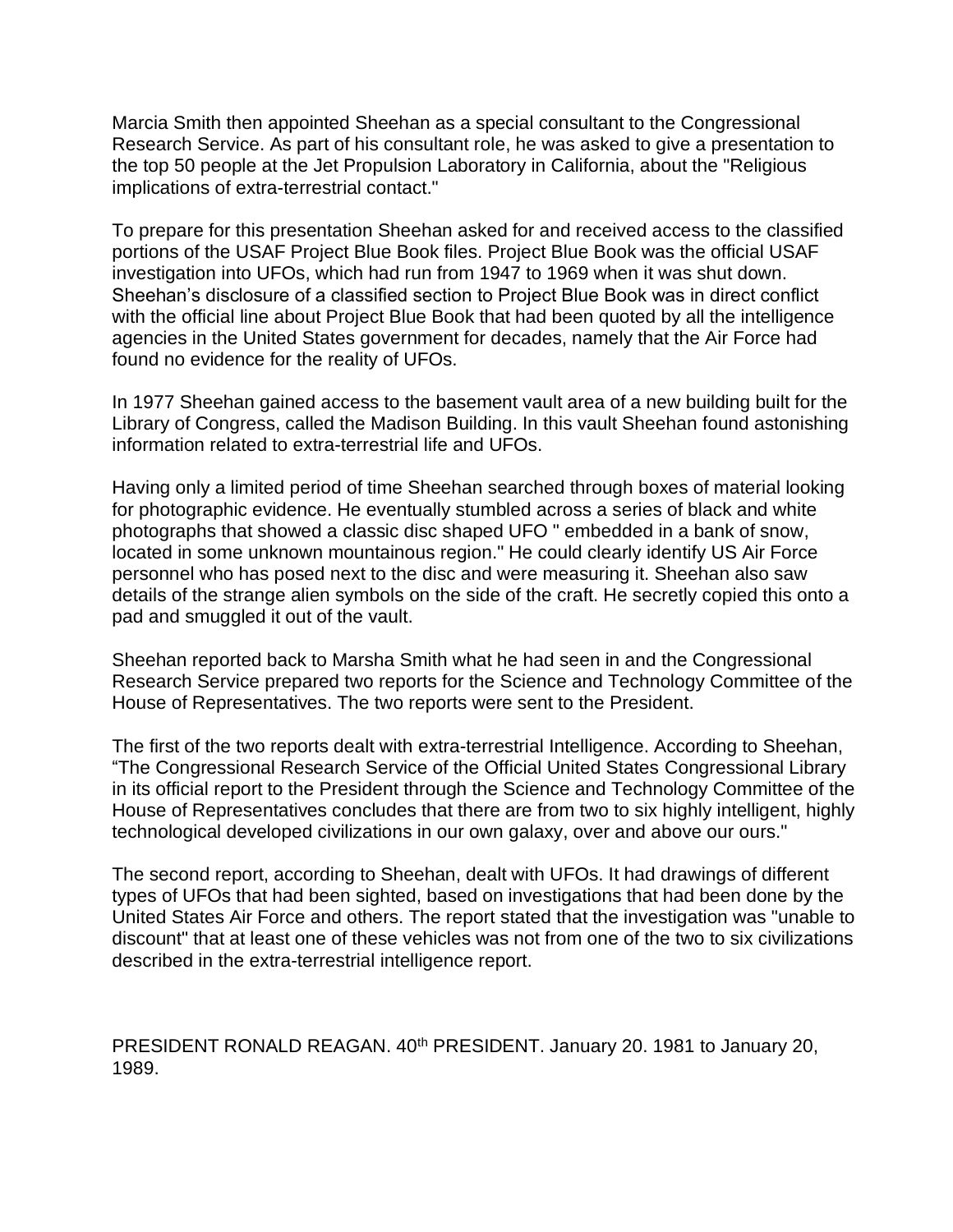#### REAGAN'S UFO SIGHTINGS.

President Reagan is the only other President to have openly acknowledged to the media that he had seen a UFO. Kitty Kelly in her Unauthorized Biography of Nancy Reagan stated Reagan admitted to believing in flying saucers, and "even swore that he had seen a few unidentified flying objects."

The first Reagan sighting was reported by Steve Allen on his New York radio show. Allen had been told by a friend of the Reagans that the President and First lady had arrived late at a Hollywood Party. They explained to the guests that they had been delayed because they had stopped to look at a UFO flying up the coast.

The second sighting occurred in 1974 while Reagan was still Governor. One week after the sighting, Reagan related the story to Norman C. Millar, then Washington Bureau chief for the Wall Street Journal, later the editor of the Los Angeles Times. Reagan told Millar:

"I was in a plane last week when I looked out the window and saw this white light. It was zigzagging around. I went up to the pilot and said, 'Have you seen anything like that before?' He was shocked and said, 'Nope.' And I said to him: 'Let's follow it!'

We followed it for several minutes. It was a bright white light. We followed it to Bakersfield, and all of a sudden to our utter amazement it went straight up into the heavens. When we got off the plane, I told Nancy all about it.' The pilot of Reagan's plane, Bull Paynter later confirmed the story.

On September 28, 1981, President Reagan received a letter from Major Ret. Colman VonKeviczky. VonKeviczky was the Director of the International UFO Galactic Spacecraft Research and Analytic Network (ICUFON). This group held the rather extreme view that UFOs "represented an intergalactic task force that will destroy earth unless world leaders band together to end their hostile actions against UFOs." The subject of that letter expressed a concern that the United States and other nations should acknowledge the existence of the "extraterrestrial UFO Forces" so as to avoid a serious confrontation.

VonKeviczky began his career by working for the United Nations staff audio-visual department. In 1966, he wrote to United Nations Secretary U. Thant recommending a UFO authority be installed to act as a World Authority for Spatial Affairs. U. Thant was interested in the UFO mystery and commissioned VonKeviczky "to work on a preliminary memo on how the UFO problem could be inserted in the U.N. agenda."

After much persistence VonKeviczky finally received a letter back from the Chief Military Advisor of the Whitehouse - Major General Robert Schweitzer. Schweitzer's reply was dated November 21, 1981. He wrote in part: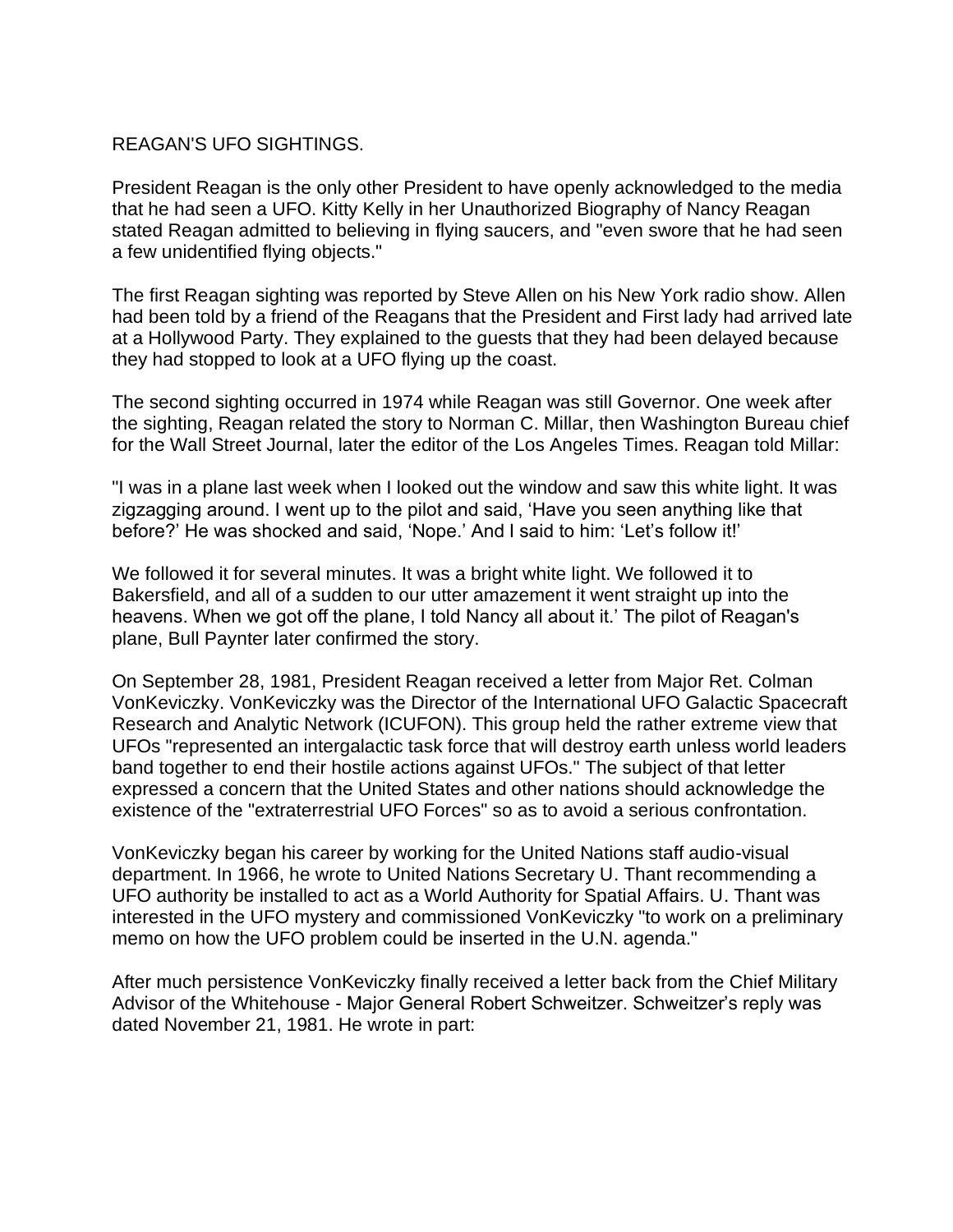#### *The President is well aware of the threat you document so clearly and is doing all in his power to restore the national defence margin of safety as quickly and prudently as possible.*

VonKeviczky then approached the Associated Press who contacted Schweitzer and asked him to confirm if this was true. Schweitzer realizing, he was in a corner claimed he thought VonKeviczky was referring to the Soviets, despite the fact the letter mentions UFOs forty-nine times.

But this deception failed to help Schweitzer who was fired by Reagan from his position the very same day.

#### STAR WARS.

The Reagan Presidency was characterized by its firm foreign policy stance against the Soviet Union. Part of Reagan's agenda to defeat the Soviets involved the development in 1983 of The Strategic Defence Initiative (SDI), better known as 'Star Wars'. However, many researchers in the UFO community speculated that this satellite defence system was set up not to defend against Soviet missiles, but to target incoming UFOs. (The late Col. Philip Corso in his book The Day After Roswell supports this claim when he states that the military were eager to develop a range of weapons to defend earth from a possibly hostile alien invasion.)

The notion of an alien invasion was clearly on Reagan's mind. On five separate occasions he included this theme in speeches he made publicly.

In a speech to the Forty-second general assembly of the United Nations on September 21, 1987, Reagan said:

*" In our obsession with antagonisms of the moment, we often forget how much unites all the members of humanity. Perhaps we need some outside, universal threat to make us recognize this common bond. I occasionally think how quickly our differences worldwide would vanish if we were facing an alien threat from outside of this world. And yet I ask - is not an alien force already among us? "*

In May 1990, after Reagan had left office, and shortly before the fall of the Soviet Union General Secretary Gorbachev made a direct statement about UFOs. "The phenomenon of UFOs does exist," he stated, "and it must be treated seriously."

Another clue hinting at how much Reagan probably knew about the UFO subject emerged on June 27, 1982 when Steven Spielberg held a private screening of his film 'ET: The Extra-terrestrial' at the Whitehouse.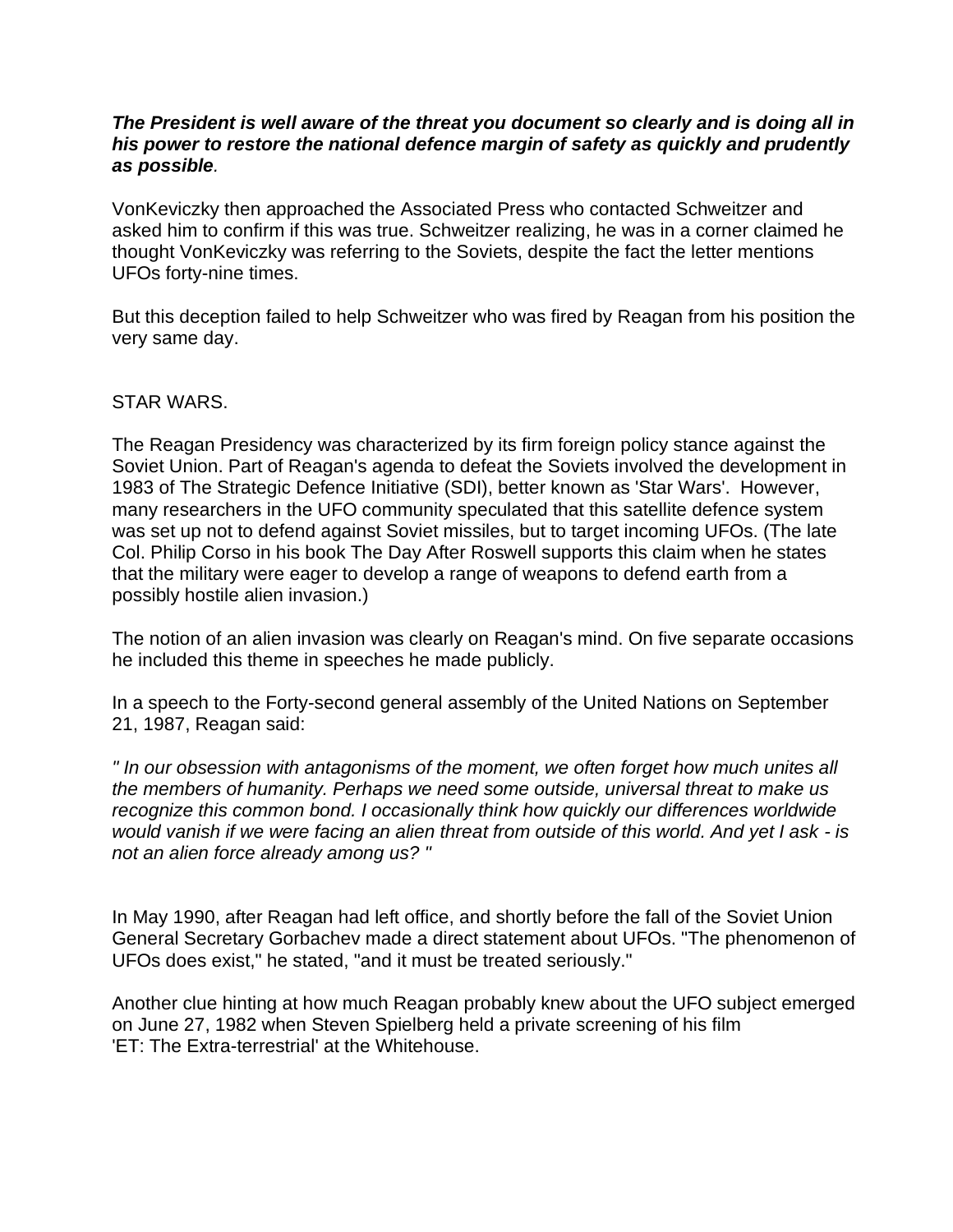Following the screening the President leaned over, clapped Spielberg on the shoulder, and quietly commented, "You know, there aren't six people in this room who know how true this really is."

Spielberg recounted this story to Hollywood television producer Jamie Shandera shortly after the incident occurred. This occurred while Shandera was helping a Japanese film crew who were making a documentary on Spielberg.

BILL CLINTON. 42nd PRESIDENT. JANUARY 20, 1993 TO JANUARY 20, 2001.

*"It was known among the high CIA people that the Clintons were on the prowl for UFOs. Bill Clinton had been asking anyone who would listen to him, to tell him the secret. You know, he would get some Admiral in there, and say, "By the way, tell me the UFO secret." They would just look at him like "What planet are you from?" William Laparl, who worked with the CIA in the early days of the Clinton Administration.*

#### " ARE THERE UFOS?"

It is undoubtedly true that both Bill and Hillary Clinton were interested in the UFO subject. Like Carter, Clinton wanted answers about the possible origins of UFOs. Clinton was also a Democrat and a Washington outsider and so hugely mistrusted by the military who would have been extremely reluctant to give him access to classified information about UFOs.

His close friend Webster Hubble, who was appointed Associate Attorney General by Clinton, confirms Clinton's interest in UFOs. Hubble writes in his book Friends In High Places that Clinton said:

"If I put you over at Justice I want you to find the answers to two questions for me, Onewho killed JFK. (John F Kennedy) And two- are there UFOs? " Clinton was dead serious." Hubbell wrote. "I had looked into both but wasn't satisfied with the answers I was getting." It was later revealed that Hubbell had even gone to NORAD headquarters to get an answer for the President, but there too, he had run up against a brick wall of denial.

As part of the film I made we contacted Hubble and asked him to confirm this story, which he did.

William Laparl, who worked for the CIA during that period, stated that Hubble had no chance of getting any information on the UFO subject because both the CIA and the military disliked Clinton so much.

THE LAURANCE ROCKEFFLLER INITIATIVE.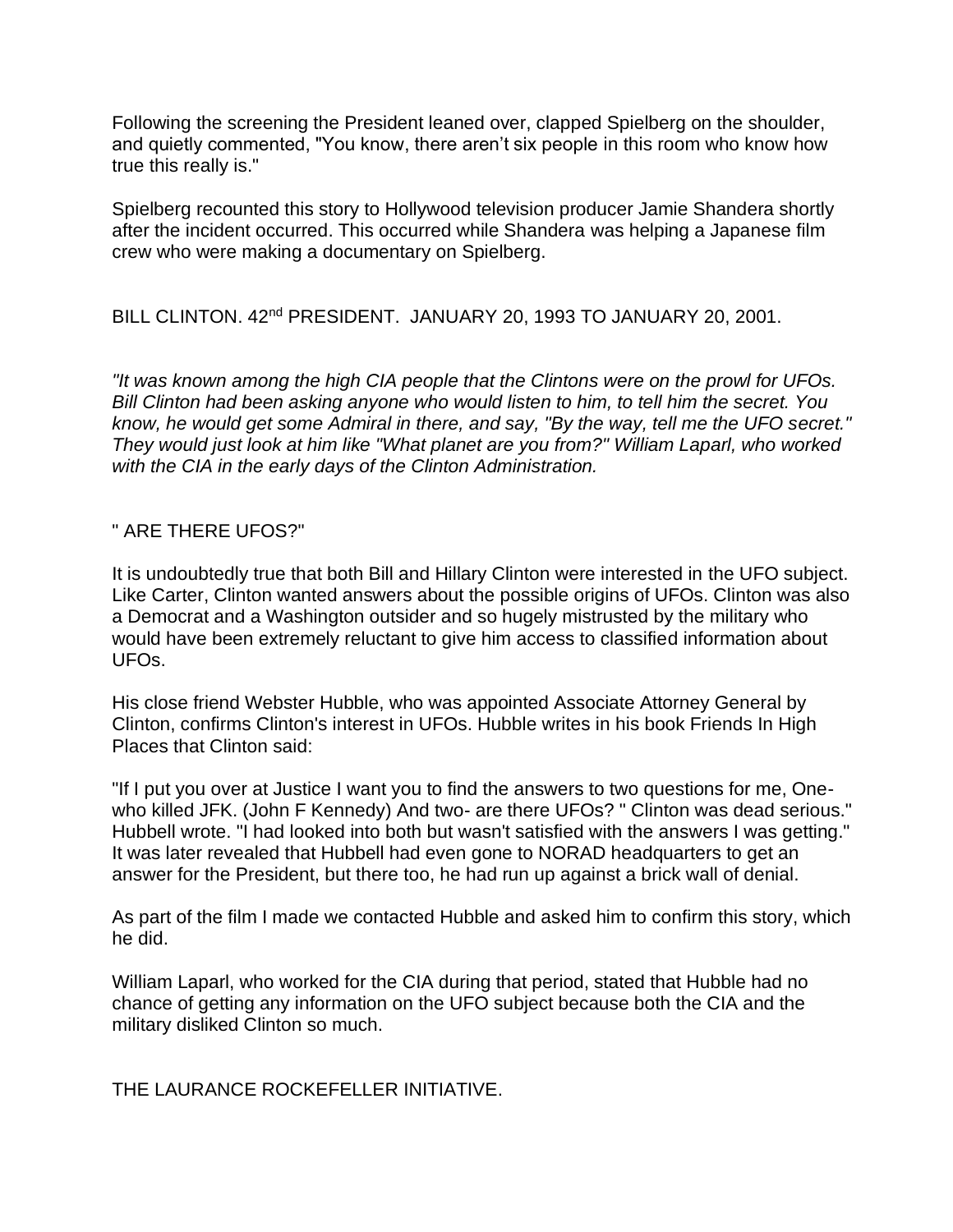Although apparently unsuccessful in obtaining UFO information through official channels, a huge effort was made to Brief the Clintons on the subject by billionaire Laurance Rockefeller. Unlike his other billionaire brothers who were only interested in money and politics, Laurance was fascinated by, ecology, the paranormal and UFOs. He also funded research into the Crop Circle phenomenon.

Rockefeller first became interested in the UFO subject after seeing a documentary on the alleged UFO crash at Roswell, New Mexico: America's most famous UFO case.

Rockefeller's goal was to set up a private meeting with the Clintons on his private estate, far away from the Whitehouse and CIA interference and provide them with solid evidence supporting the reality of the UFO phenomenon, with the possible aim of official disclosure.

His first step was to try and brief Dr Jack Gibbons, who was Special Assistant to the President for Science and Technology. Gibbons was not enthusiastic about the UFO subject but knew that the Clintons had an interest in it and that, more importantly, Rockefeller was a long-time friend and political supporter of the Clintons, so he thought it best to cooperate.

In April 1993 Gibbons finally meet with Rockefeller who presented him with the case for "UFOs and Extra-terrestrial Intelligence." Rockefeller wanted Gibbons to ask Clinton for a direct meeting with the goal of getting Clinton release the classified information on the UFO subject.

Gibbons told Rockefeller this would be virtually impossible if the UFO cover up was as widespread as he suggested and that instead he should concentrate on one particular UFO case. Rockefeller chose Roswell.

For two years following this meeting Rockefeller invited a number of leading UFO researchers including Dr Steven Greer, a long time campaigner for UFO disclosure, to provide him with solid evidence to help him complete material for his proposed briefing. The briefing was schedule to take place in August 1995 and was to coincide with the 17 day period the Clintons were on vacation.

In the end the briefing apparently took place on August 19 at the Rockefeller Ranch. However, these is some uncertainly whether President Clinton actually attended and it appears more likely that it was Hillary who came.

Despite all Rockefeller's efforts to inform the Clinton's about the UFO subject it is clear that President Clinton could do nothing himself to gain access to the classified information on UFOs. Sarah McClendon, a senior White House reporter who told Dr Greer that she had put the question of UFO secrecy to Clinton, expressed Clinton's frustration. She asked the President why he didn't just do something to disclose the truth about UFOs. McClendon said that the President leaned over to her and in response to her question said*, "Sarah, there's a secret government within the government, and I have no*